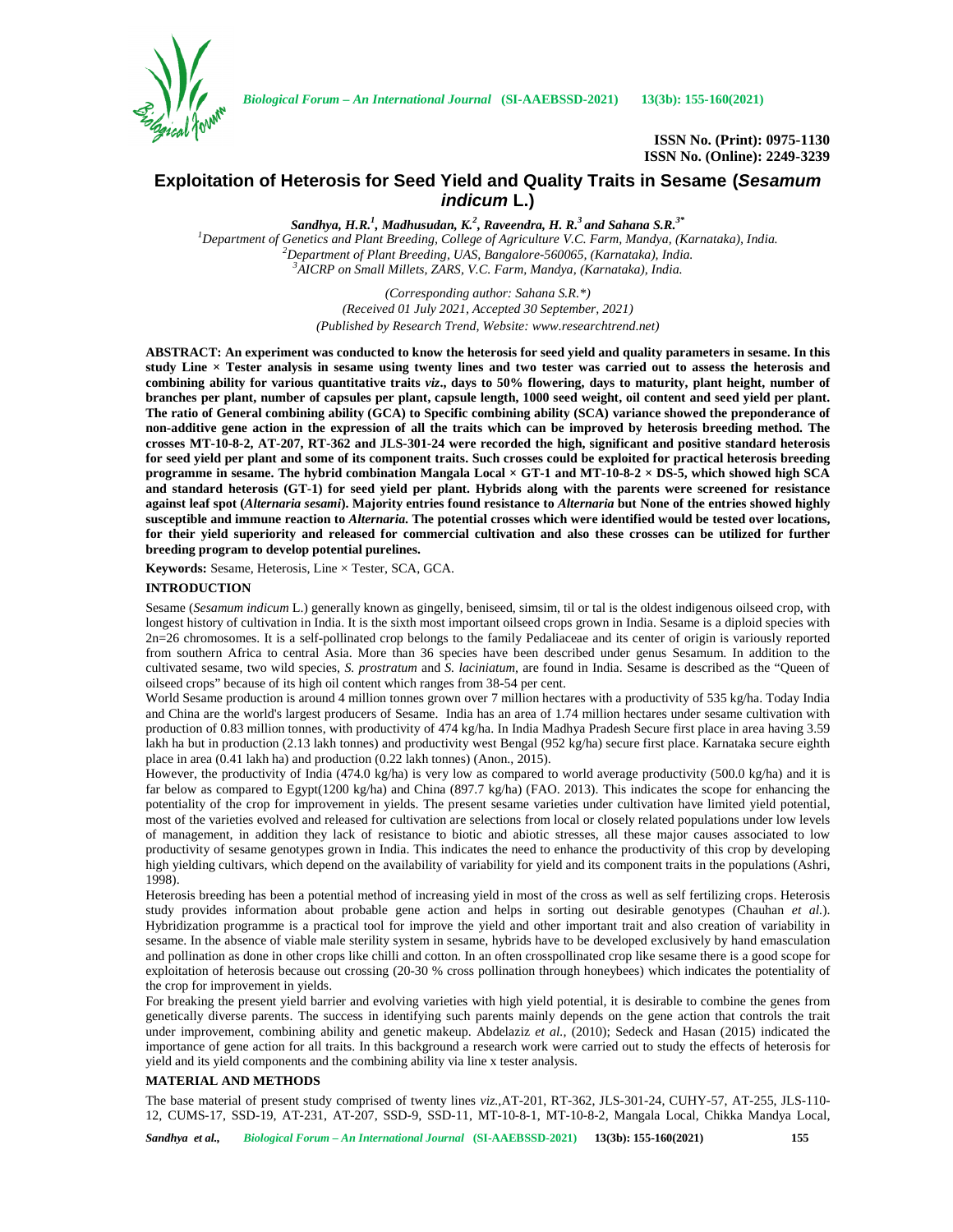Shivalli Local, Kodihalli Local, Kanakapura Local and Kirugavalu Local and two testers (GT-1 and DS-5). These twenty lines were crossed with two testes in line  $\times$  tester mating fashion to derive 40 F<sub>1</sub> hybrids. The hybrids along with their parents were evaluated during *Rabi* 2016 in a randomized block design with two replications in Zonal Agriculture Research Station, V. C. Farm, Mandya. The hybrids and parents were raised in 3 meter length row. The spacing adopted was  $30 \times 10$  cm. Recommended package of practices was done to raise the crop. Observations recorded on five randomly selected plants for various biometrical characters *viz.,* days to 50% flowering, days to maturity, plant height, number of branches, number of capsules per plant, capsule length, 1000 seed weight, oil content and seed yield per plant. The data recorded on different traits was analyzed statistically as per the method suggested by Kempthorn (1957). Disease screening was done based on per cent leaf area covered by leaf spot and blight symptoms as per the rating scale suggested by Mayee and Datar (1986).

## **RESULTS AND DISCUSSION**

The analysis of variances for combining ability revealed that, highly significant differences for all the quantitative traits due to females × males interaction (Table 1). Hence the lines did not appear to behave consistently over different testers and *vice versa*. Same result is shown by Chauhan *et al.,* 2019, in this study he revealed that highly significant differences due to genotypes for all the traits. This suggests that parents and their hybrids under study possessed a sufficiently high amount of genetic variability. It revealed the presence of dominant gene action. The GCA effects of twenty two parents and SCA effects of forty crosses for various characters are detailed in Table 3 and 4 respectively.

For days to 50 % flowering, negative heterosis is desirable which indicates the earliness. Crosses AT-231  $\times$  DS-5 (-7.69), Kanakapura × DS-5 (-12.96) showing highly significant negative heterosis over MP, BP respectively (Table 2).

| Source of<br>variation | d.f. | Days to 50<br>$\frac{0}{2}$<br>flowering | Days to<br>maturity | <b>Plant</b> height<br>(c <sub>m</sub> ) | No. of<br>branches | No. of capsule<br>per plant | Capsule<br>length<br>(c <sub>m</sub> ) | <b>Seed vield</b><br>(g) | <b>Test</b><br>weight $(g)$ | Oil<br>content<br>(g) |
|------------------------|------|------------------------------------------|---------------------|------------------------------------------|--------------------|-----------------------------|----------------------------------------|--------------------------|-----------------------------|-----------------------|
| Replication            |      | 0.010                                    | 0.020               | 2.812                                    | 0.021              | 0.085                       | 0.019                                  | 0.028                    | 0.010                       | 0.010                 |
| Crosses                | 39   | $2.963**$                                | 22.122              | 185.762**                                | $0.560**$          | 660.625**                   | $0.068**$                              | 11.501**                 | $0.178**$                   | $7.417**$             |
| Line Effect            | 19   | 3.818**                                  | 24.724**            | $226.018**$                              | 0.552              | 1100.524**                  | 0.084                                  | 9.975**                  | $0.268**$                   | 13.922**              |
| <b>Tester Effect</b>   |      | 0.450                                    | $11.250**$          | 310.472**                                | 0.946              | 441.800                     | $0.295*$                               | 30.876**                 | 0.200                       | 0.002                 |
| Line x Tester<br>Eff.  | 19   | $2.239**$                                | $20.092**$          | 138.941**                                | $0.546**$          | 232.243**                   | $0.040**$                              | 12.007**                 | $0.087**$                   | $1.302**$             |
| Error                  | 39   | 0.000                                    | 0.010               | 15.493                                   | 0.012              | 0.088                       | 0.005                                  | 0.027                    | 0.002                       | 0.004                 |
| Total                  | 79   | .463                                     | 10.921              | 99.389                                   | 0.282              | 326.176                     | 0.036                                  | 5.691                    | 0.089                       | 3.664                 |

**Table 1: Analysis of variance for combining ability for yield and yield contributing characters in sesame.**

\*significant at 5 % level, \*\*significant at 1 % level

#### **Table 2: Top four hybrids based on** *per se* **performance and their heterosis value.**

| Sr. No. | <b>Characters</b>          | <b>Crosses</b>                 | Per se erformance | Per cent heterosis |           |         |  |  |
|---------|----------------------------|--------------------------------|-------------------|--------------------|-----------|---------|--|--|
|         |                            |                                |                   | MP                 | <b>BP</b> | CC      |  |  |
|         |                            | Kanakapura Local × GT-1        | 47.00             | $-5.05$            | $-12.96$  | 2.17    |  |  |
| 1.      | Days to 50% flowering      | JLS-301-24 $\times$ GT-1       | 47.00             | $-2.08$            | $-4.08$   | 2.17    |  |  |
|         |                            | $AT-231 \times DS-5$           | 48.00             | $-7.69$            | $-11.11$  | 4.35    |  |  |
|         |                            | $CUMS-17 \times DS-5$          | 48.00             | $-4.95$            | $-11.11$  | 4.35    |  |  |
|         |                            | JLS-301-24 $\times$ DS-5       | 98.00             | $-10.50$           | $-14.78$  | 1.03    |  |  |
|         |                            | $SSD-11 \times GT-1$           | 98.00             | $-6.22$            | $-8.41$   | 1.03    |  |  |
| 2.      | Days to maturity           | JLS-301-24 $\times$ GT-1       | 99.00             | $-6.16$            | $-7.48$   | 2.06    |  |  |
|         |                            | Mangala Local $\times$ GT-1    | 101.00            | $-4.72$            | $-5.61$   | 4.12    |  |  |
|         |                            | Kirugavalu Local $\times$ DS-5 | 118.0             | 41.06              | 37.37     | 43.29   |  |  |
| 3.      |                            | Kanakapura Local × DS-5        | 114.50            | 31.99              | 30.71     | 39.04   |  |  |
|         | Plant height (cm)          | Mangala Local $\times$ DS-5    | 113.40            | 28.57              | 25.30     | 37.70   |  |  |
|         |                            | Mangala Local $\times$ GT-1    | 112.80            | 31.01              | 24.64     | 36.98   |  |  |
|         |                            | Chikkmandya Local × GT-1       | 4.00              | 34.45              | 33.33     | 3.90    |  |  |
|         |                            | Kanakapura Local × DS-5        | 4.00              | 19.40              | 2.56      | 3.90    |  |  |
| 4.      | First capsule bearing node | Chikkmandya Local × DS-5       | 4.00              | 16.79              | 2.58      | 3.90    |  |  |
|         |                            | Shivalli Local × GT-1          | 3.90              | 35.65              | 30.00     | 1.30    |  |  |
|         |                            | $AT-231 \times DS-5$           | 5.70              | 33.33              | 2.70      | 14.00   |  |  |
|         |                            | $MT-10-8-2 \times DS-5$        | 5.35              | 25.15              | $-3.60$   | 7.00    |  |  |
| 5.      | No. of branches/plant      | JLS-301-24 $\times$ DS-5       | 5.05              | 7.45               | $-9.01$   | 1.00    |  |  |
|         |                            | $AT-201 \times DS-5$           | 4.90              | $-5.31$            | $-11.71$  | $-2.00$ |  |  |
|         |                            | $MT-10-8-2 \times DS-5$        | 120.15            | 36.88              | 25.09     | 21.36   |  |  |
|         | No. of capsule/plant       | $MT-10-8-2 \times GT-1$        | 117.05            | 32.15              | 19.87     | 18.23   |  |  |
| 6.      |                            | Kanakapura Local × DS-5        | 112.15            | 14.12              | 11.59     | 13.28   |  |  |
|         |                            | $CUHY-57 \times GT-1$          | 111.30            | 14.80              | 13.98     | 12.42   |  |  |
|         |                            | $CUMS-17 \times GT-1$          | 3.60              | 39.81              | 35.85     | 22.03   |  |  |
| 7.      |                            | $CUMS-17 \times DS-5$          | 3.16              | 11.86              | 5.33      | 7.12    |  |  |
|         | Capsule length (cm)        | Kirugavalu Local × GT-1        | 3.15              | 24.51              | 23.05     | 6.78    |  |  |
|         |                            | $SSD-19 \times GT-1$           | 3.14              | 17.38              | 10.18     | 6.44    |  |  |
|         |                            | Mangala Local $\times$ GT-1    | 3.85              | 15.79              | 13.24     | 16.67   |  |  |
| 8.      |                            | Mangala Local $\times$ DS-5    | 3.80              | 19.69              | 16.92     | 15.15   |  |  |
|         | Test weight $(g)$          | $SSD-11 \times DS-5$           | 3.80              | 11.76              | 2.70      | 15.15   |  |  |
|         |                            | $AT-201 \times GT-1$           | 3.60              | 7.46               | 5.88      | 9.09    |  |  |
|         |                            | $MT-10-8-1 \times GT-1$        | 49.25             | 4.46               | 3.88      | 2.82    |  |  |
|         |                            | Chikkmandya Local × GT-1       | 48.82             | 2.47               | 1.96      | 1.93    |  |  |
| 9.      | Oil content (%)            | $AT-255 \times DS-5$           | 48.73             | 4.12               | 3.95      | 1.73    |  |  |
|         |                            | Mangala Local $\times$ DS-5    | 48.60             | 6.67               | 3.68      | 1.47    |  |  |
|         |                            | $MT-10-8-2 \times DS-5$        | 14.20             | 58.22              | 11.11     | 19.83   |  |  |
|         |                            | $RT-362 \times DS-5$           | 13.25             | 9.28               | 4.33      | 11.81   |  |  |
| 10.     | Seed yield/plant (g)       | Chikkmandya Local × GT-1       | 11.55             | 18.46              | 6.10      | 2.53    |  |  |
|         |                            | $AT-207 \times DS-5$           | 11.50             | 1.32               | 9.45      | 2.95    |  |  |

MP- Mid-parent, BP-Better parent, CC-Comercial check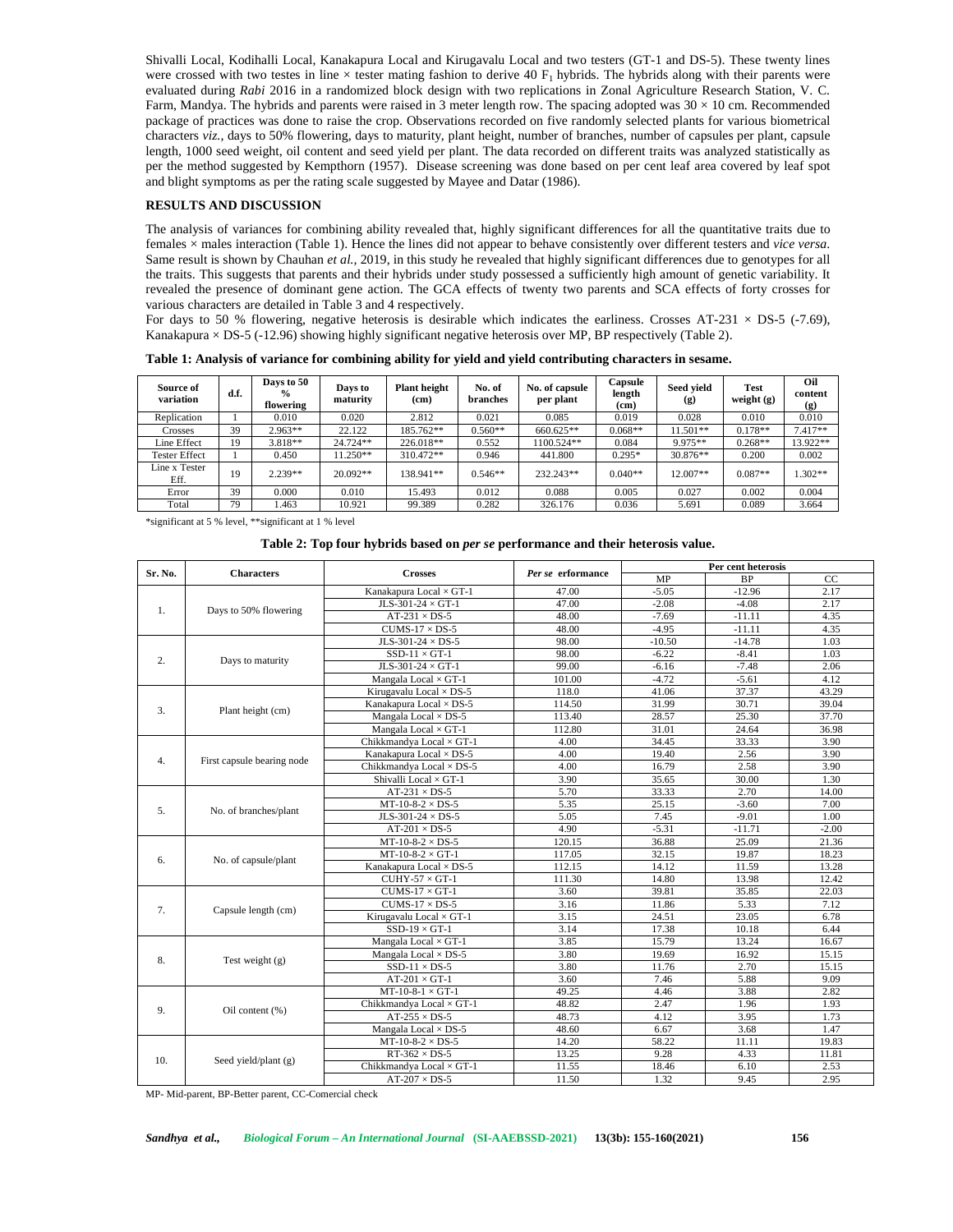Also, similar results were reported by Sundari and Kamala (2012), Vavdiya *et al*., (2013); Sedeck and Hassan (2015). Among the parents Kirugavalu Local, RT-362 and JLS-301-24 were found to be good general combiners for this trait (Table 3). Negative and significant SCA effects were observed in MT-10-8-1  $\times$  GT-1 hybrids. Karande *et al.*, 2018 mention that heterosis may be positive or negative, depending on the magnitude of the hybrid means. For exploitation of hybrid vigour, high degree of heterosis for seed yield and its components is a prerequisite. The negative heterosis is important for characters like earliness. The SCA variance was greater than GCA variance indicating non-additive gene action for the inheritance of this trait. Hence exploitation of heterosis will be preferred for such trait to obtain early flowering hybrids. These results are in conformity with the results obtained by Vidhyavathi *et al*., (2005).

| Lines               | Days to<br>50 %<br>flowering | Days to<br>maturity | Plant<br>height<br>(cm) | First<br>capsule<br>bearing<br>node | No. of<br>branches<br>per plant | No. of<br>capsule per<br>plant | Capsule<br>length<br>(c <sub>m</sub> ) | <b>Test</b><br>weight<br>(g) | Oil<br>content<br>(%) | <b>Seed</b><br>yield (g) |
|---------------------|------------------------------|---------------------|-------------------------|-------------------------------------|---------------------------------|--------------------------------|----------------------------------------|------------------------------|-----------------------|--------------------------|
| $AT-201$            | $-0.175$                     | $-1.875$            | 11.218**                | 0.036                               | $0.444**$                       | $-22.190**$                    | $0.240**$                              | $0.222**$                    | 0.747                 | 0.231                    |
| RT-362              | $-1.175**$                   | $-1.375$            | $-8.693**$              | 0.111                               | $-0.106$                        | $-21.365**$                    | 0.025                                  | $-0.002$                     | $1.277**$             | $2.456**$                |
| JLS-301-24          | $-1.175**$                   | $-6.875**$          | 0.333                   | $0.286**$                           | $0.119*$                        | $-17.765**$                    | $-0.050$                               | $-0.478**$                   | $-0.120$              | 1.881**                  |
| CUHY-57             | $-0.175$                     | 0.125               | 14.018**                | $-0.039$                            | $0.319**$                       | 12.810                         | $0.105**$                              | $-0.128$                     | 1.057                 | $-1.219**$               |
| AT-255              | $0.825**$                    | $-0.375$            | $-1.717$                | 0.036                               | 0.019                           | 2.235                          | $-0.055$                               | $-0.128$                     | $1.540**$             | $-0.144$                 |
| JLS-110-12          | $1.325**$                    | 1.125               | $-1.018$                | 0.036                               | 0.044                           | $10.685**$                     | $0.090*$                               | $-0.178$                     | $-4.998**$            | $-0.269$                 |
| CUMS-17             | $-0.175$                     | 0.625               | $-4.268*$               | $-0.239**$                          | 0.019                           | $9.860**$                      | $0.475**$                              | $-0.228$                     | $-1.515**$            | $-1.594**$               |
| SSD-19              | $0.325**$                    | $3.125**$           | $-5.718**$              | $-0.339**$                          | $-0.356**$                      | $-7.065$                       | 0.050                                  | $-0.403$                     | $-3.790$              | $-1.694**$               |
| AT-231              | $-0.175$                     | 0.625               | $-2.768$                | $-0.314**$                          | $0.844**$                       | $-8.115$                       | $-0.030$                               | 0.098                        | $-1.458**$            | 0.581                    |
| AT-207              | $-0.175$                     | 0.625               | 3.182                   | $-0.139$                            | $-0.081$                        | $-10.840$                      | 0.070                                  | $-0.028$                     | 0.907                 | $2.656**$                |
| SSD-9               | $-0.675**$                   | $3.125**$           | 3.782                   | 0.036                               | $0.219**$                       | $-18.790**$                    | $0.150**$                              | 0.047                        | $-1.183*$             | $-0.794**$               |
| $SSD-11$            | $-0.175$                     | $-4.875**$          | $-3.018$                | $-0.714**$                          | 0.019                           | 6.085                          | $-0.030$                               | $0.472**$                    | $1.195**$             | $-0.844**$               |
| $MT-10-8-1$         | $-0.175$                     | 2.125               | 2.483                   | $-0.139$                            | $-0.056$                        | $13.210**$                     | 0.070                                  | 0.023                        | $2.340**$             | $-1.444**$               |
| MT-10-8-2           | $0.325**$                    | $-0.875$            | $6.783**$               | $-0.064$                            | $0.594**$                       | 37.685**                       | $-0.055$                               | 0.098                        | 1.190                 | $2.781**$                |
| Mangala Local       | $-0.675**$                   | $-0.875$            | $16.333**$              | $-0.714**$                          | $-0.156**$                      | 0.560                          | $0.180**$                              | $0.598**$                    | 0.942                 | $1.031**$                |
| Chikka mandya Local | $-0.175$                     | 1.125               | 1.283                   | $1.011**$                           | $-0.581**$                      | 1.210                          | 0.020                                  | 0.148                        | $1.955**$             | $1.456**$                |
| Shivalli Local      | $0.825**$                    | $3.125**$           | 1.458                   | $0.611**$                           | $-0.756**$                      | $-18.415**$                    | $-0.005$                               | 0.123                        | 0.280                 | $-1.894**$               |
| Kodihalli Local     | $2.825**$                    | $-0.375$            | $-4.817*$               | 0.011                               | $-0.231**$                      | $-10.990$                      | $0.105**$                              | $-0.278**$                   | $-0.988$              | $-2.019**$               |
| Kanakapura Local    | $-1.675**$                   | 1.125               | 10.883**                | $0.511**$                           | $-0.081$                        | 25.810**                       | $-0.055$                               | 0.047                        | 0.610                 | 0.006                    |
| Kirugavalu Local    | $0.325**$                    | 0.625               | $10.733**$              | 0.011                               | $-0.231**$                      | 15.385**                       | 0.045                                  | $-0.027$                     | 0.015                 | $-1.169**$               |
| $SE(g_i)$           | 0.020                        | 0.210               | 1.889                   | 0.085                               | 0.054                           | 0.164                          | 0.035                                  | 0.019                        | 0.027                 | 0.079                    |
| CD $(g_i)$ @ 5 %    | 0.216                        | 0.412               | 3.820                   | 0.173                               | 0.109                           | 0.331                          | 0.071                                  | 0.039                        | 0.055                 | 0.161                    |
| CD $(g_i)$ @ 1 %    | 0.452                        | 0.231               | 5.114                   | 0.232                               | 0.146                           | 0.443                          | 0.095                                  | 0.052                        | 0.074                 | 0.215                    |
|                     |                              |                     |                         |                                     | Testers                         |                                |                                        |                              |                       |                          |
| $GT-1$              | $-0.075$                     | $-0.375$            | 1.970**                 | 0.026                               | $-0.109**$                      | 2.350                          | 0.061                                  | $-0.050$                     | 0.005                 | $-0.621$                 |
| $DS-5$              | 0.075                        | 0.375               | $-1.970**$              | $-0.026$                            | $0.109**$                       | $-2.350$                       | $-0.061$                               | 0.050                        | $-0.005$              | 0.621                    |
| SE(2)               | 0.214                        | 0.433               | 0.597                   | 0.027                               | 0.017                           | 0.052                          | 0.012                                  | 0.006                        | 0.008                 | 0.025                    |
| CD $(g_i)$ @ 5 %    | 0.001                        | 0.072               | 1.208                   | 0.054                               | 0.034                           | 0.105                          | 0.022                                  | 0.012                        | 0.017                 | 0.051                    |
| CD $(g_i)$ @ 1 %    | 0.504                        | 0.044               | 1.617                   | 0.073                               | 0.046                           | 0.141                          | 0.030                                  | 0.016                        | 0.023                 | 0.068                    |

**Table 3: General combining ability effects for different character in sesame.**

\*Significant at 1 % level, \*\* Significant at 5 % level

Early maturity is very desirable character especially in rainfed crop like sesame. For this also negative heterosis is desirable and hybrids with early maturity are more desirable as they produce more yields per day and fit well in different cropping systems. For days to maturity, JLS-301-24  $\times$  DS-5 recorded significant negative heterosis over MP and BP respectively (Table 4). Similar reports indicating significant negative heterosis was also reported by Mathapathi (2003), Singh *et al*. (2007); Jatothu *et al*, (2013). The parents JLS-301-24 and SSD-11, were good general combiners for this trait. the hybrid SSD-9  $\times$  DS-5 recorded the highest negative significant SCA and SCA variance was more than GCA variance suggesting that days to maturity was largely under the control of non-additive gene action obtained by Vidhyavathi *et al*., (2005); Yamanura *et al*., (2009).

Plant height is an important growth parameter from productivity point of view the hybrid Kirugavalu Local  $\times$  DS-5 recorded highly significant and positive heterosis over MP, BP, CC. SSD-19 × DS-5 hybrid exhibited significant negative heterosis over better parent indicating dwarfness of the hybrids. Similar work was also reported by Sumathi and Muralidharan (2008), Sundari and Kamala (2010); Jatothu *et al.,* (2013). Among parents Mangala Local recorded high significant GCA effect for plant height. In the contrary, negative heterosis was found in the parent CUHY-57. Hence these parents could be used in hybridization programmes and were found to be good general combiners for increasing and decreasing plant height. The highest significant positive SCA effect was observed in Kirugavalu Local. The ratio of GCA/SCA was less than one and proportion of SCA variance was higher than GCA variance. This implied the predominance of non-additive gene action for the inheritance of plant height. Vidhyvathi *et al*., (2005); Yamanura *et al*., (2009) also observed the predominance of SCA variance.

For number of branches per plant AT-231  $\times$  DS-5 hybrid recorded highly significant positive heterosis over MP and CC (Table 4). The hybrid CUHY × GT-1 showed highest positive heterosis over BP. Similar results was given by Prajapati *et al*., (2010), Sundari and kamala (2012) andSedeck and Hassan (2015). The highly significant positive GCA effects were recorded in AT- 231, MT-108-2. The hybrids JLS-301-24 × DS-5, CUHY-57×GT-, were shown highly significant positive SCA effect. The SCA variance was more than GCA variance indicating the role of non-additive gene action for the inheritance of number of branches per plant. Hence it is suggested that this character can be possibly enhanced through exploitation of heterosis. Similar work was also reported by Sundari and Kamala (2012); Jatothu *et al*., (2013); Kumar *et al*., (2015). In the present study SCA variance was greater than GCA variance. This reveals that both additive and non-additive gene action is important for the inheritance of this trait. For this trait, JLS-110-12, CUMS-17, MT-10-8-1, MT-10-8-2, Kanakapura Local and Kirugavalu Local, were found to be good general combiners. The highest SCA effect was noticed in CUHY-57  $\times$  GT-1 involving the parents having high x high GCA combinations, was also reported by Yamanura *et al*., (2009); Sedeck and Hassan (2015).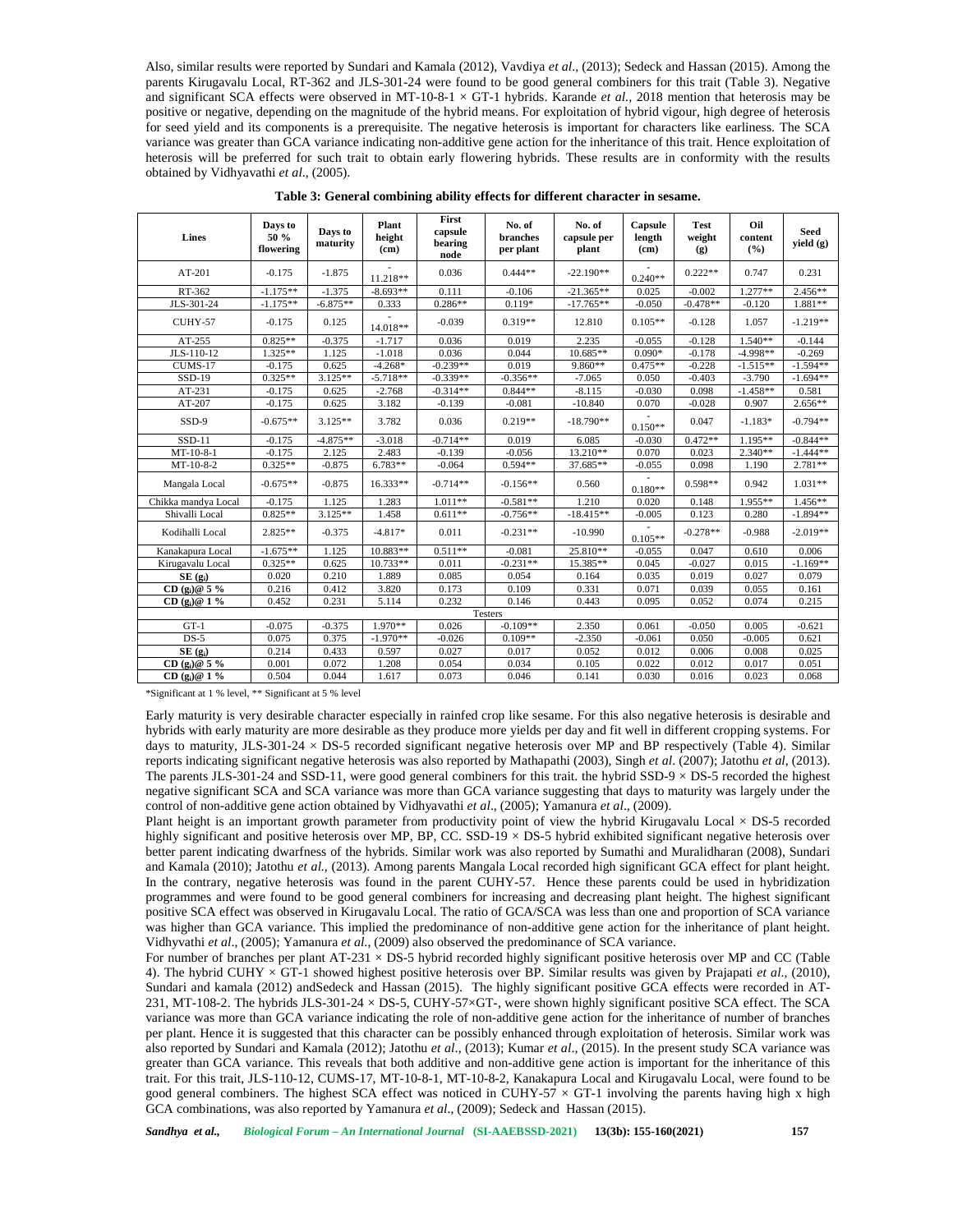**Table 4: Specific combining ability effects for different character in sesame.**

| Sr.<br>No.       | <b>Crosses</b>                     | Days to<br>50%<br>flowering | Days to<br>maturity | <b>Plant</b> height<br>(c <sub>m</sub> ) | No. of<br>branches<br>per plant | No. of capsule<br>per plant | Capsule<br>length<br>(cm) | <b>Test</b><br>weight<br>(g) | Oil<br>content<br>(%)    | Seed yield<br>per plant<br>(g) |
|------------------|------------------------------------|-----------------------------|---------------------|------------------------------------------|---------------------------------|-----------------------------|---------------------------|------------------------------|--------------------------|--------------------------------|
| $\mathbf{1}$     | $AT-201\times GT-1$                | 0.075                       | $-0.125$            | $-6.020*$                                | $-0.191*$                       | $-7.025$                    | $0.114*$                  | $0.200**$                    | $-0.008$                 | 0.546                          |
| $\overline{2}$ . | $AT-201\times DS-5$                | $-0.075$                    | 0.125               | $6.020*$                                 | 0.191                           | 7.025                       | $-0.114*$                 | $-0.200$                     | 0.008                    | $-0.546$                       |
| 3.               | $RT-362\times GT-1$                | 0.075                       | $-0.625$            | 2.105                                    | $-0.391**$                      | $-5.850$                    | $-0.061$                  | 0.075                        | $-0.883$                 | $-2.229$                       |
| 4.               | $RT-362\times DS-5$                | $-0.075$                    | 0.625               | $-2.105$                                 | $0.391**$                       | 5.850                       | 0.061                     | $-0.075$                     | $0.883**$                | $2.229**$                      |
| 5.               | JLS-301-24×GT-1                    | $-0.925$                    | 0.875               | $-5.270$                                 | $-0.666**$                      | $-5.300$                    | $-0.036$                  | $-0.250$                     | 0.780                    | 1.546                          |
| 6.               | JLS-301-24×DS-5                    | 0.925                       | $-0.875$            | 5.270                                    | $0.666**$                       | 5.300                       | 0.036                     | $0.250**$                    | $-0.780**$               | $-1.546**$                     |
| 7.               | CUHY-57×GT-1                       | 0.075                       | $-0.125$            | 0.980                                    | $0.484**$                       | 15.225**                    | $-0.051$                  | $-0.150**$                   | $-0.138$                 | 1.946                          |
| 8.               | CUHY-57×DS-5                       | $-0.075$                    | 0.125               | $-0.980$                                 | $-0.484**$                      | $-15.225**$                 | 0.051                     | 0.150                        | 0.138                    | $-1.946**$                     |
| 9.               | $AT-255\times GT-1$                | 0.075                       | 1.375               | $6.380*$                                 | $0.434**$                       | $-7.500$                    | $-0.021$                  | $-0.150**$                   | $-0.760**$               | $-2.829$                       |
| 10.              | $AT-255\times DS-5$                | $-0.075$                    | $-1.375**$          | $-6.380*$                                | $-0.434**$                      | 7.500                       | 0.021                     | 0.150                        | 0.760                    | 2.829**                        |
| 11.              | JLS-110-12×GT-1                    | $-0.425$                    | 0.875               | 2.580                                    | 0.059                           | $9.150**$                   | 0.004                     | $-0.200$                     | 0.087                    | $-1.254**$                     |
| 12.              | JLS-110-12×DS-5                    | 0.425                       | $-0.875$            | $-2.580$                                 | $-0.059$                        | $-9.150$                    | $-0.004$                  | $0.200**$                    | $-0.087$                 | 1.254                          |
| 13.              | CUMS-17×GT-1                       | $1.075**$                   | 2.375**             | $-1.370$                                 | $0.584**$                       | 3.257                       | $0.159**$                 | 0.150                        | $-0.155$                 | 0.471                          |
| 14.              | $CUMS-17 \times DS-5$              | $-1.075$                    | $-2.375$            | 1.370                                    | $-0.584**$                      | $-3.257$                    | $-0.159**$                | $-0.150**$                   | 0.155                    | $-0.471$                       |
| 15.              | $SSD-19 \times GT-1$               | 0.575                       | $-2.125$            | 10.380 **                                | 0.159                           | 0.000                       | $0.124*$                  | 0.075                        | 0.760                    | 0.071                          |
| 16.              | $SSD-19 \times DS-5$               | $-0.575$                    | $2.125**$           | $-10.380**$                              | $-0.159$                        | 0.000                       | $-0.124*$                 | $-0.075$                     | $-0.760**$               | $-0.071$                       |
| 17.              | $AT-231 \times GT-1$               | $1.075**$                   | 1.375               | 0.230                                    | $-0.591**$                      | $-2.850$                    | 0.014                     | 0.025                        | $-0.903$                 | $-0.604$                       |
| 18.              | $AT-231 \times DS-5$               | $-1.075$                    | $-1.375**$          | $-0.230$                                 | $0.591**$                       | 2.850                       | $-0.014$                  | $-0.025$                     | $0.903**$                | 0.604                          |
| 19.              | $AT-207 \times GT-1$               | $-0.925$                    | 3.375**             | $9.680**$                                | 0.084                           | 5.475                       | $-0.086$                  | $-0.050$                     | 0.497                    | $-0.279$                       |
| 20.              | $AT-207 \times DS-5$               | 0.925                       | $-3.375$            | $-9.680**$                               | $-0.084$                        | $-5.475$                    | 0.086                     | 0.050                        | $-0.497*$                | 0.279                          |
| 21.              | $SSD-9\times GT-1$                 | $-0.425$                    | 1.875               | $-0.720$                                 | $0.384**$                       | 9.675                       | $-0.066$                  | $-0.125**$                   | $-0.108$                 | 0.421                          |
| 22.              | $SSD-9 \times DS-5$                | 0.425                       | $-1.875**$          | 0.720                                    | $-0.384**$                      | $-9.675**$                  | $-0.066$                  | 0.125                        | 0.108                    | $-0.421$                       |
| 23.              | $SSD-11 \times GT-1$               | $-0.925$                    | $-2.125$            | 7.780 **                                 | 0.184                           | 2.750                       | 0.014                     | $-0.050$                     | $-0.015$                 | 1.721                          |
| 24.              | SSD-11 $\times$ DS-5               | 0.925                       | $2.125**$           | $-7.780**$                               | $-0.184*$                       | $-2.750$                    | $-0.014$                  | 0.050                        | 0.015                    | $-1.721**$                     |
|                  |                                    | 0.075                       | $-1.125**$          |                                          |                                 |                             | 0.014                     | $0.200**$                    | 0.470                    |                                |
| 25.              | $MT-10-8-1 \times GT-1$            | $-0.075$                    |                     | 2.680                                    | 0.159                           | 5.625                       |                           |                              | $-0.470$                 | 0.821                          |
| 26.              | $MT-10-8-1 \times DS-5$            |                             | 1.125               | $-2.680$                                 | $-0.159$                        | $-5.625$                    | $-0.014$                  | $-0.200$                     |                          | $-0.821$                       |
| 27.              | $MT-10-8-2 \times GT-1$            | $-1.425**$                  | $-2.125$            | $-3.320$                                 | $-0.491**$                      | ÷.                          | L.                        |                              |                          | $\overline{\phantom{a}}$       |
| 28.              | $MT-10-8-2 \times DS-5$            | $1.425**$                   | $2.125**$           | 3.320                                    | $0.491**$                       | $\sim$                      | $\overline{\phantom{a}}$  | ÷,                           | $\overline{\phantom{a}}$ | $\overline{\phantom{a}}$       |
| 29.              | Mangala Local $\times$<br>$GT-1$   | $-0.425$                    | $-3.125$            | $-2.270$                                 | $0.259**$                       | ä,                          |                           |                              | Î,                       | ä,                             |
| 30.              | Mangala Local $\times$<br>$DS-5$   | 0.425                       | $3.125**$           | 2.270                                    | $-0.259**$                      | $-12.425$                   | $0.286**$                 | $-0.075$                     | $1.233**$                | $-3.046$                       |
| 31.              | Chikkmandya Local<br>$\times$ GT-1 | $1.075**$                   | 4.875**             | $-2.620$                                 | $-0.466**$                      | $-8.525**$                  | 0.014                     | 0.025                        | 0.430                    | $2.771**$                      |
| 32.              | Chikkmandya Local<br>$\times$ DS-5 | $-1.075$                    | $-4.875$            | 2.620                                    | $0.466**$                       | 8.525                       | $-0.014$                  | $-0.025$                     | $-0.430$                 | $-2.771$                       |
| 33.              | Shivalli Local $\times$<br>$GT-1$  | $1.075**$                   | 0.875               | 2.805                                    | $-0.191*$                       | $-10.550**$                 | 0.089                     | $0.200**$                    | 0.450                    | $-0.179$                       |
| 34.              | Shivalli Local×DS-5                | $-1.075$                    | $-0.875$            | $-2.805$                                 | 0.191                           | 10.550                      | $-0.089$                  | $-0.200$                     | $-0.450$                 | 0.179                          |
| 35.              | Kodihalli<br>$Local \times GT-1$   | 0.075                       | $-1.625**$          | $-2.720$                                 | $-0.066$                        | $-4.875$                    | $-0.061$                  | $-0.100**$                   | 0.492                    | 0.096                          |
| 36.              | Kodihalli<br>Local×DS-5            | $-0.075$                    | 1.625               | 2.720                                    | 0.066                           | 4.875                       | 0.061                     | 0.100                        | $-0.492*$                | $-0.096$                       |
| 37.              | Kanakapura<br>Local×GT-1           | 0.575                       | $-4.125$            | $-8.820**$                               | 0.084                           | $-7.775$                    | $-0.061$                  | $0.225**$                    | $-0.210$                 | $-2.379$                       |
| 38.              | Kanakapura<br>Local×DS-5           | $-0.575$                    | $4.125**$           | 8.820**                                  | $-0.084$                        | 7.775                       | 0.061                     | $-0.225$                     | 0.210                    | $2.379**$                      |
| 39.              | Kirugavalu<br>$Local \times GT-1$  | $-0.425$                    | $-0.625$            | $-12.470**$                              | 0.184                           | 0.550                       | $0.139**$                 | $-0.150**$                   | 0.180                    | $-0.854$                       |
| 40.              | Kirugavalu<br>$Local \times DS-5$  | 0.425                       | 0.625               | 12.470**                                 | $-0.184*$                       | $-0.550$                    | $-0.139$                  | 0.150                        | $-0.180$                 | 0.854                          |
|                  | $SE(S_{ii})$                       | 0.082                       | 0.458               | 2.670                                    | 0.076                           | 0.232                       | 0.049                     | 0.027                        | 0.038                    | 0.112                          |
|                  | $CD(S_{ij})@5%$                    | 0.055                       | 0.123               | 5.402                                    | 0.155                           | 0.469                       | 0.100                     | 0.054                        | 0.078                    | 0.227                          |
|                  |                                    |                             |                     |                                          |                                 |                             |                           |                              |                          |                                |

\*Significant at 5 % level, \*\* Significant at 1 % level.

Capsule length is also important economic trait associated with seed yield in sesame. It directly influences the number of seeds per capsule. For this trait, CUMS17  $\times$  GT-1 hybrid recorded highest positively significant heterosis over MP, BP, CC respectively. Which corroborated with the findings of Jatothu *et al*., (2013); Kumar *et al*., (2015). The parents CUMS-17, CUHY-57 and JLS-110-12 were found to be good general combiners. The highest SCA effect was noticed in JLS-301-24  $\times$  DS-5.

In sesame, 1000 seed weight is serves as an indicator to the end product i.e., seed yield. The low seed yield in sesame hybrids are attributed mainly to the 1000 seed weight (Jatothu *et al*., 2013). The GCA effects of parents indicated that were good general combiners and highest GCA effect reported by the parent SSD-11. High SCA effects were recorded in JLS301-24  $\times$  DS-5 followed by AT-201  $\times$  GT-1 and JLS-110-12  $\times$  DS-5. The SCA variance was more than GCA variance which indicates the 1000 seed weight was predominantly governed by the non-additive gene action in the present material under study. In contrast, Vidhyvathi *et al.,* (2005), Yamanura *et al*., (2009), reported that 1000 seed weight controlled by additive genes. The hybrids namely AT-207  $\times$  DS-5, Mangala Local  $\times$  DS-5 and Chikka Mandya Local  $\times$  GT-1 recorded the maximum significant heterosis over MP, BP, CC respectively. Chikka Mandya Local  $\times$  GT-1 exhibited high test weight and hence it is recommended for breeding bold seeded type. Sundari and Kamala (2012); Kumar *et al.,* (2015) also reported high heterosis for 1000-seed weight in sesame.

For oil content most of the hybrids expressed positive heterosis. The hybrid combination MT-10-8-1  $\times$  GT-1 exhibited highest positive heterosis followed by Chikka Mandya Local × GT-1 and AT-255x DS-5 Similar reports were reported Jatothu *et al.,* (2013) and Vavdiya *et al*., (2013) Low heterotic effect for this trait could be due to lack of sufficient diversity in the material studied. Among parents, MT-10-8-1 and Chikka Mandya Local were found to be good general combiners. The hybrid combination Mangala Local × DS-5 exhibited the highest positive SCA effects followed by AT-231 × DS-5 and RT-362 × DS-5.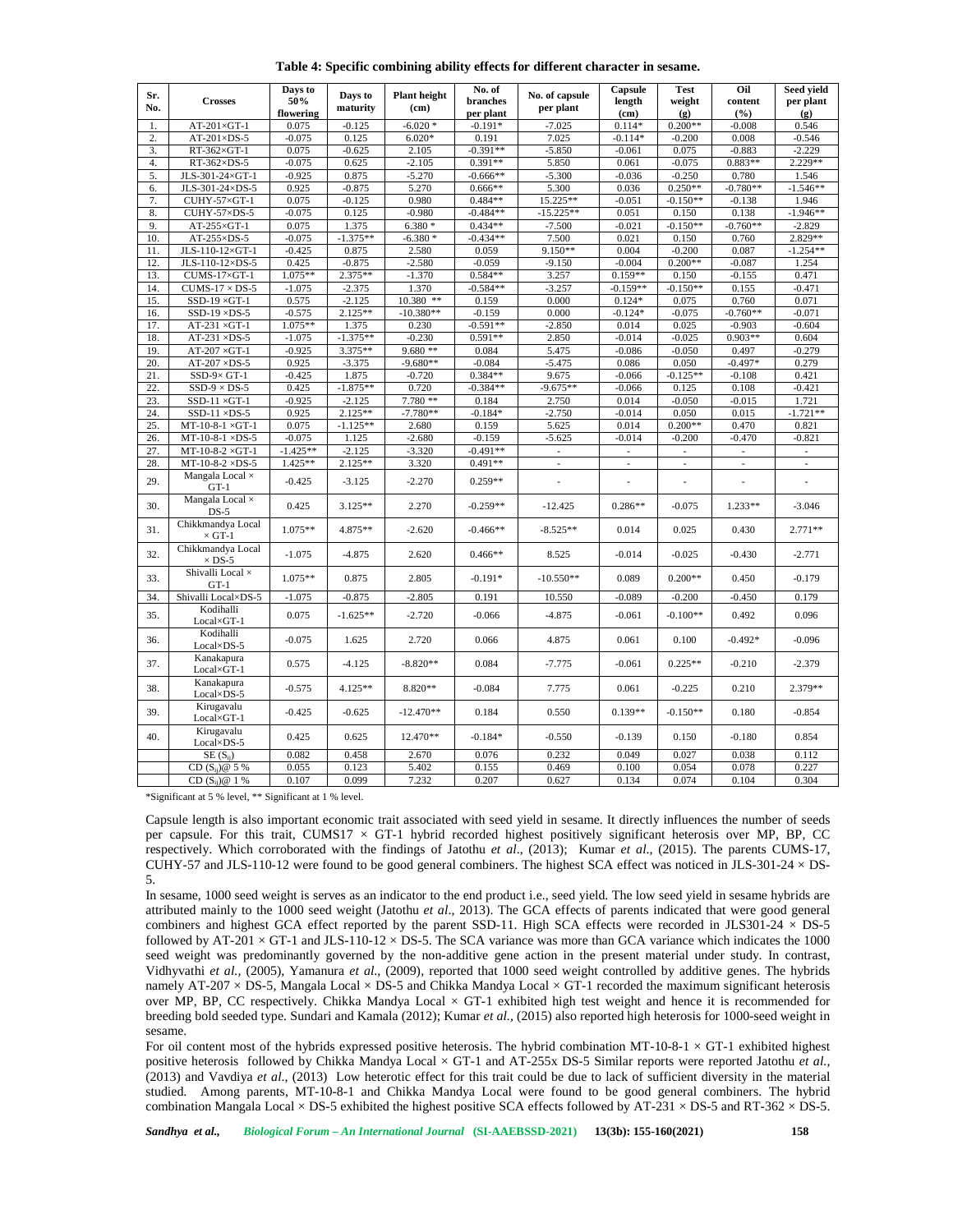SCA variance was found to be more predominant than GCA variance indicating that oil content is largely governed by nonadditive gene action. Hence, it is possible to improve the oil content through heterosis breeding. Similar results indicating non additive gene action were reported by Mathapathi (2003); Yamanura *et al.,* (2009); Kumar *et al.,* (2012).

Seed yield is one of the most important objectives of any of the plant breeding programme. The diverse high yielding hybrid MT-  $10-8-2 \times DS-5$  recorded significant maximum positive heterosis over check. The increased seed yield is definitely because of increase in one or more than one yield component. Sundari and Kamala (2012); Jatothu *et al*., (2013) reported that high heterosis was due to genetic divergence in the parents and dominant nature of gene action. The GCA effect of parents suggested that MT- 10-8-2, AT-207, RT-362 and JLS-301-24 are the best general combiners and the highest SCA effects were resulted in the hybrid Mangala Local  $\times$  GT-1 followed by MT-10-8-2  $\times$  DS-5. The SCA variance was more than GCA variance indicating the role of non-additive gene action for the inheritance of this trait. Hence, it is suggested that yield can be possibly enhanced through exploitation of heterosis. The present findings were in conformity with those of Vidhyavathi *et al*., (2005); Yamanura *et al*., (2009).

The present investigation resulted in to identification of higher heterotic combinations with higher magnitude of heterosis over commercial check for more than one desirable traits *viz*., Kirugavalu Local × DS-5 for plant height, AT-231 × DS-5 for number of branches per plant, MT-10-8-2  $\times$  DS-5 for number of capsules, CUMS-17  $\times$  GT-1for capsule length, Chikka Mandya Local x GT-1for 1000 seed weight, MT-10-8-1  $\times$  GT-1for oil content and MT-10-8-2  $\times$  DS-5 for seed yield per plant. The hybrid MT-10- $8-2 \times DS-5$  had higher heterotic combinations with higher magnitude of heterosis over commercial check for number of capsules and seed yield per plant.

Majority of sesame entries were showing resistance (thirty-one) and moderately resistance (twenty-four) reaction to *Alternaria* disease, while few entries recorded moderately susceptible (six) and susceptible reaction (one) (Table 5). The present findings were in conformity with those of Pavithra *et al.,* (2015); Ginoya and Gohel (2015).

**Table 5: Screening of sesame entries for Alternaria leaf spot disease under natural field condition.**

| Scale    | Per cent severity on leaf | <b>Resistant</b><br>category | No. of<br>entries | <b>Entry</b> name                                                                                                                                                                                                                                                                                                                                                                                                                                                                                                                 |
|----------|---------------------------|------------------------------|-------------------|-----------------------------------------------------------------------------------------------------------------------------------------------------------------------------------------------------------------------------------------------------------------------------------------------------------------------------------------------------------------------------------------------------------------------------------------------------------------------------------------------------------------------------------|
| $\Omega$ |                           |                              |                   |                                                                                                                                                                                                                                                                                                                                                                                                                                                                                                                                   |
|          | 10                        | R                            | 31                | JLS-301-24×DS-5, CUHY-57×GT-1, CUHY - 57×DS-5, AT-255×GT-1,<br>AT-255×DS-5, JLS-110-12×GT-1, JLS-110-12×DS-5, CUMS-17×GT-1,<br>CUMS-17×DS-5, SSD-11×GT-1, SSD-11×DS-5, MT-10-8-1×GT-1, MT-<br>10-8-1×DS-5, MT-10-8-2×GT-1, MT-10-8-2×DS-5, Chikk Mandya<br>Local×DS-5, Shivalli Local×GT-1, Shivalli Local×DS-5, Kodihalli<br>Local×GT-1, Kodihalli Local×DS-5, Kanakapura Local×GT-1,<br>Kanakapura Local×DS-5, Kirugavalu Local×GT-1, Kirugavalu Local×DS-<br>5, AT-201, JLS-301-24, CUHY-57, JLS-110-12, MT-10-8-2, GT-1, DS-5 |
| 3        | $11 - 25$                 | MR                           | 24                | RT-362×GT-1, RT-362×DS-5, JLS-301-24×GT-1, SSD-19×GT-1, AT-<br>$231\times GT-1$ , AT-231×DS-5, AT-207×GT-1, AT-207×DS-5, SSD-9×GT-1,<br>SSD-9×DS-5, Mangala Local×GT-1, Mangala Local×DS-5, Chikk Mandya<br>Local×GT-1, RT-362, AT-255, CUMS-17, SSD-11, MT-10-8-1, Mangala<br>Local, Chikk Mandya Local, Shivalli Local, Kodihalli Local, Kanakapura<br>Local, Kirugavalu Local                                                                                                                                                  |
| 5        | $26 - 50$                 | MS                           | 6                 | AT-201×GT-1, AT-201×DS-5, SSD-19×DS-5, SSD-19, AT-231, AT-207                                                                                                                                                                                                                                                                                                                                                                                                                                                                     |
|          | 57-75                     | S                            |                   | $SSD-9$                                                                                                                                                                                                                                                                                                                                                                                                                                                                                                                           |
| 9        | 75                        | <b>HS</b>                    |                   |                                                                                                                                                                                                                                                                                                                                                                                                                                                                                                                                   |

I-Immune, R-Resistance, MR-Moderately Resistance, MS-Moderately susceptible, S-Susceptible, HS-Highly susceptible.

## **CONCLUSION**

The studies on combining ability indicated predominance of dominance variance than additive variance for all the characters. This suggested that usefulness of heterosis breeding or any breeding plan which makes use of specific combining ability effects more effectively for improvement in these traits. Further research is needed to potential crosses which were identified (MT-10-8-  $2 \times$  DS-5, RT-362  $\times$  DS-5 and Chikka Mandya Local  $\times$  GT-1) would be tested over locations, for their yield superiority and released for commercial cultivation and also these crosses can be utilized for further breeding program to develop potential purelines.

**Acknowledgement.** We thank AICRP on Small Millets ZARS, V C Farm, Mandya for their support. **Conflict of interest.** There is no conflict of interest.

## **REFERENCES**

Abdelaziz, Ghada, B., Abu EI-Ezz, A. A., EI-Shakhess and Samar, A. M. (2010). Heteosis and combining ability for seed yield and its components in sesame under stress condition. *Egypt, J. plant breed*., *14*(2): 59-70

Anonymous (2015). Ministry of Agriculture & Farmers Welfare, Govt. of India.

Ashri, A. (1998). Sesame breeding. *Plant Breed. Rev*, *16*: 179-228.

Chauhan, B.B., Gami, R.A., Prajapati, K.P., Patel, J.R. and Patel, R.N. (2019). Study of Per Se Performance and Heterosis for Seed Yield and Component Traits In Sesame (*Sesamum indicum* L.). *Current Agriculture Research Journal, 7*(3):408-416.

Faostat. (2013). <http://faostat.fao.org>.

Ginoya, C.M. and Gohel, N.M. (2015). Evaluation of newer fungicides against *Alternaria alternata* (Fr.) Keissler causing fruit rot disease of chilli. *Int. J. Plant Protec., 8*(1): 169-173.

Jatothu, J.L., Dangi, K.S. and Kumar, S.S.(2013). Evaluation of sesame crosses for heterosis of yield and yield attributing traits. *J. Tropical agric., 51*(1-2): 84-91.

Karande, G.R.,Yamgar, S.V., Waghmode, A.A. and Wadikar, P.B. (2018). Exploitation of Heterosis for Yield and Yield Contributing Character in Sesame (*Sesamum indicum* L.) *Int. J. Curr. Microbiol. App. Sci.*, *7*(2): 299-308.

Kempthorn, E. O. (1957). An Introduction to Genetics Statistics, *John Wiley and Sons, New York, first Eds,* pp. 456-471.

*Kumar*, N., Tikka, S.B.S, Ram, B. and Dagla, M.C. (2015). Heterosis studies for agronomic trait under different environmental conditions in sesame (*Sesamum indicum* L.). *Electronic J. Plant Breed, 6*(1): 130-140.

Mathapati, A. (2003). Estimation of heterosis and combining ability and analysis of genetic components in sesame (*Sesamum indicum* L.). M.Sc. (Agri.) Thesis, Univ. Agric. Sci.. Dharwad.

*Sandhya et al., Biological Forum – An International Journal* **(SI-AAEBSSD-2021) 13(3b): 155-160(2021) 159**